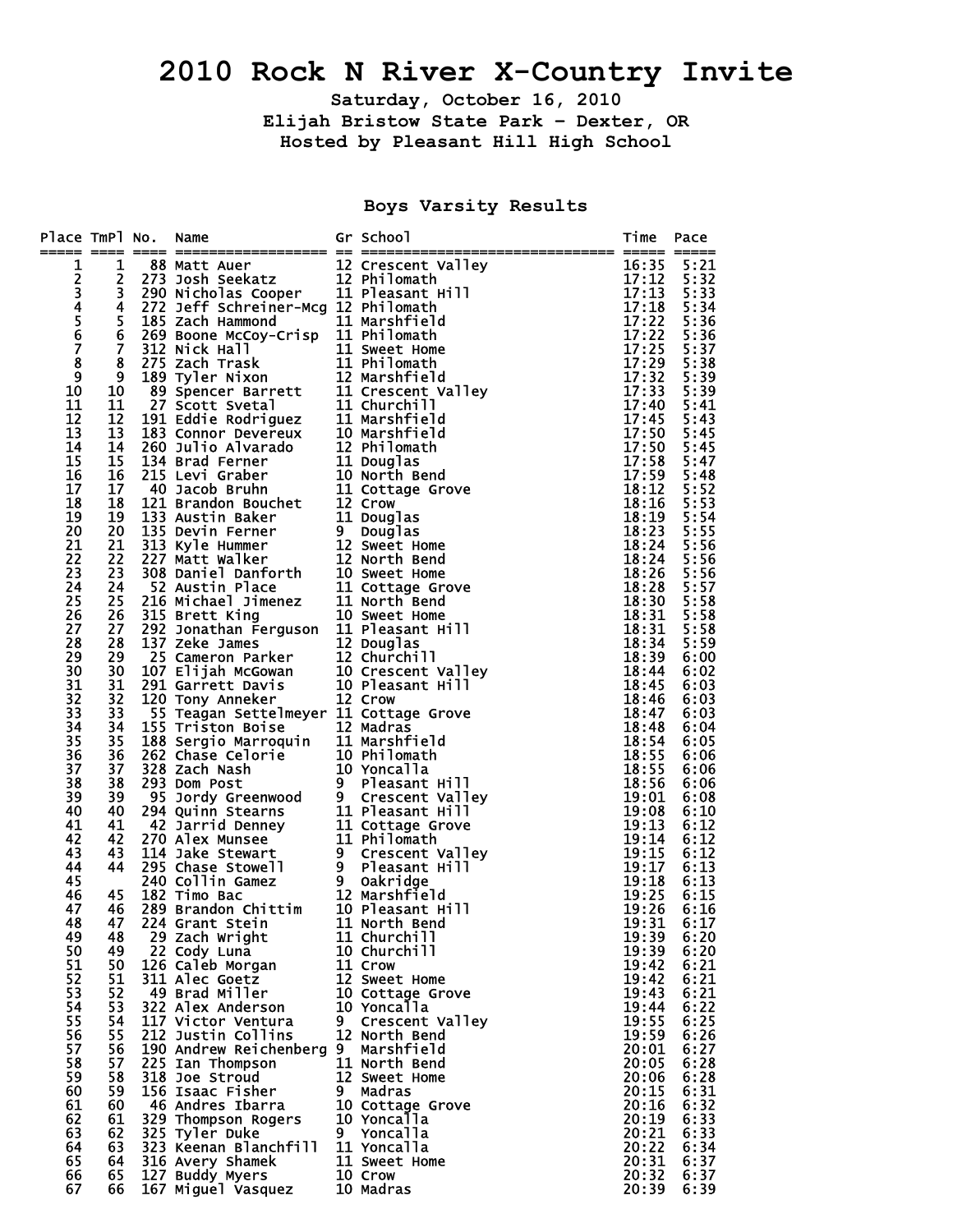| 68             | 67 | 58 Jordan Yoss            | 10 Cottage Grove | 6:39<br>20:39 |
|----------------|----|---------------------------|------------------|---------------|
| 69             | 68 | 213 Jackson Conrad        | 12 North Bend    | 6:44<br>20:53 |
| 70             | 69 | 21 Britton Johnson        | 10 Churchill     | 6:45<br>20:56 |
| 71             | 70 | 128 Tyler Parson          | 12 Crow          | 21:01<br>6:46 |
| 72             | 71 | 28 Chuck Taylor           | 10 Churchill     | 21:03<br>6:47 |
| 73             | 72 | 19 Wesley Force           | 10 Churchill     | 21:03<br>6:47 |
| 74             |    | 73 162 Ian Oppenlander    | Madras<br>9.     | 6:50<br>21:12 |
| 75             | 74 | 166 J'Von Smith           | Madras<br>9.     | 21:19<br>6:52 |
| 76             |    | 238 Kyle Calvert          | 12 Oakridge      | 6:55<br>21:29 |
| 77             | 75 | 122 Patrick Clark         | 9 Crow           | 6:56<br>21:30 |
| 78             |    | 152 Tony Vickery          | 12 Junction City | 7:03<br>21:53 |
| 79             | 76 | 163 Anthony Otter         | 9 Madras         | 7:09<br>22:11 |
| 80             |    | 140 Ethan Davis           | 11 Elkton        | 22:14<br>7:10 |
| 81             | 77 | 136 Austin Hunt           | 11 Douglas       | 7:11<br>22:17 |
| 82             | 78 | 327 Nate Leu              | 10 Yoncalla      | 7:16<br>22:32 |
| 83             | 79 | 125 Darin Houle           | 9 Crow           | 22:45<br>7:20 |
|                |    | 142 Tyler Trout           | 11 Elkton        | 7:39<br>23:46 |
|                |    | 151 Steven McIntyre       | 11 Junction City | 23:55<br>7:42 |
| 84<br>85<br>86 | 80 | <b>326 Derrick Gordon</b> | 9 Yoncalla       | 8:18<br>25:47 |
| 87             |    | 141 Joseph Ramirez        | 11 Elkton        | 8:18<br>25:48 |

**Boys Varsity Team Scores** 

 1. Philomath 2 4 6 8 14 (36) (42) = 34 Josh Seekatz, Jeff Schreiner-Mcgraw, Boone McCoy-Crisp, Zach Trask, Julio Alvarado, Chase Celorie, Alex Munsee 2. Marshfield 5 9 12 13 35 (45) (56) = 74 Zach Hammond, Tyler Nixon, Eddie Rodriguez, Connor Devereux, Sergio Marroquin, Timo Bac, Andrew Reichenberger  $3.$  Crescent Valley<br> $3.$  Crescent Valley<br> $10$   $30$  1 10 30 39 43 (54) = 123 Matt Auer, Spencer Barrett, Elijah McGowan, Jordy Greenwood, Jake Stewart, Victor Ventura 4. Sweet Home 7 21 23 26 51 (58) (64) = 128 Nick Hall, Kyle Hummer, Daniel Danforth, Brett King, Alec Goetz, Joe Stroud, Avery Shamek 5. Pleasant Hill 3 27 31 38 40 (44) (46) = 139 Nicholas Cooper, Jonathan Ferguson, Garrett Davis, Dom Post, Quinn Stearns, Chase Stowell, Brandon Chittim 6. Douglas 15 19 20 28 77 = 159 Brad Ferner, Austin Baker, Devin Ferner, Zeke James, Austin Hunt 7. North Bend 16 22 25 47 55 (57) (68) = 165 Levi Graber, Matt Walker, Michael Jimenez, Grant Stein, Justin Collins, Ian Thompson, Jackson Conrad 8. Cottage Grove 17 24 33 41 52 (60) (67) = 167 Jacob Bruhn, Austin Place, Teagan Settelmeyer, Jarrid Denney, Brad Miller, Andres Ibarra, Jordan Yoss 9. Churchill 11 29 48 49 69 (71) (72) = 206 Scott Svetal, Cameron Parker, Zach Wright, Cody Luna, Britton Johnson, Chuck Taylor, Wesley Force 10. Crow 18 32 50 65 70 (75) (79) = 235 Brandon Bouchet, Tony Anneker, Caleb Morgan, Buddy Myers, Tyler Parson, Patrick Clark, Darin Houle 11. Yoncalla 37 53 61 62 63 (78) (80) = 276 Zach Nash, Alex Anderson, Thompson Rogers, Tyler Duke, Keenan Blanchfill, Nate Leu, Derrick Gordon 12. Madras 34 59 66 73 74 (76) = 306 Triston Boise, Isaac Fisher, Miguel Vasquez, Ian Oppenlander, J'Von Smith, Anthony Otter

**Girls Varsity Results** 

| Place TmPl No. Name |  |                                           | Gr School            | Time Pace          |  |
|---------------------|--|-------------------------------------------|----------------------|--------------------|--|
|                     |  |                                           |                      |                    |  |
|                     |  | 1 66 Maren Hoeiboe 12 Crescent Valley     |                      | 19:46 6:22         |  |
| $\mathbf{2}$        |  | 2 61 Aiyanna Cameron-Le 9 Crescent Valley |                      | 19:54 6:25         |  |
| 3.                  |  | 3  205 Katie Romanko                      | <b>12 North Bend</b> | $20:00 \quad 6:27$ |  |
| 4                   |  | 4 300 Olivia Johnson                      | <b>12 Sweet Home</b> | $20:04$ 6:28       |  |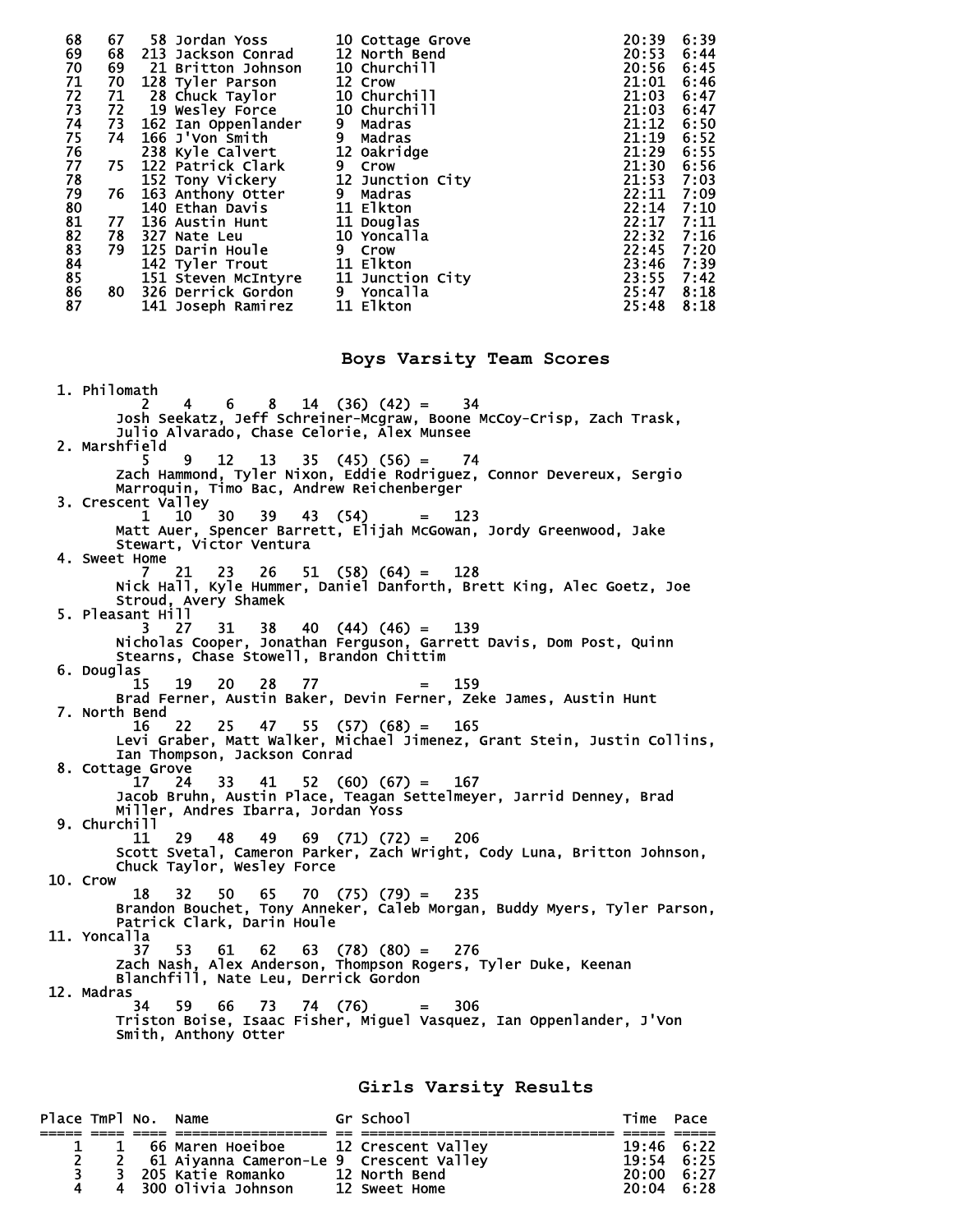|               | 5              | 86 Meredith Wells                                                                                                                                                                                                                                     | 11 Crescent Valley              |                                                                                                                                                                                                                                                    | 20:18          | 6:33         |
|---------------|----------------|-------------------------------------------------------------------------------------------------------------------------------------------------------------------------------------------------------------------------------------------------------|---------------------------------|----------------------------------------------------------------------------------------------------------------------------------------------------------------------------------------------------------------------------------------------------|----------------|--------------|
| $\frac{5}{6}$ | 6              |                                                                                                                                                                                                                                                       |                                 |                                                                                                                                                                                                                                                    | 20:52          | 6:43         |
| Ž             | $\overline{7}$ | 176 Jasmine Meline                                                                                                                                                                                                                                    | 10 Marshfield                   |                                                                                                                                                                                                                                                    |                | 6:43         |
| 8             | 8              | er<br>S<br>63 Charlotte Fisher                                                                                                                                                                                                                        | 12 Crescent Valley              |                                                                                                                                                                                                                                                    |                | 6:46         |
| 9             | 9              | 72 Claire Krizan                                                                                                                                                                                                                                      | 12 Crescent Valley              |                                                                                                                                                                                                                                                    |                | 6:46         |
| 10            | 10             | 304 Nicole Rasmussen                                                                                                                                                                                                                                  | 9 Sweet Home                    |                                                                                                                                                                                                                                                    |                | 6:47         |
| 11            | 11             | 2011 The Krizzan<br>204 Nicole Rasmussen<br>207 Carrissa Swanson<br>21 Sweet Home<br>244 Emma Ervin<br>21 Divisoms 112 Sweet Home<br>246 Amna Turkisher<br>202 Jessica Martin<br>202 Jessica Martin<br>202 Jessica Martin<br>202 Jessica Martin<br>2  |                                 |                                                                                                                                                                                                                                                    |                | 6:50         |
| 12            | 12             |                                                                                                                                                                                                                                                       |                                 |                                                                                                                                                                                                                                                    |                | 6:50         |
| 13            | 13             |                                                                                                                                                                                                                                                       |                                 |                                                                                                                                                                                                                                                    |                | 6:52         |
| 14            | 14             |                                                                                                                                                                                                                                                       |                                 |                                                                                                                                                                                                                                                    |                | 6:57         |
| 15            | 15             |                                                                                                                                                                                                                                                       |                                 |                                                                                                                                                                                                                                                    |                | 7:01         |
| 16            | 16             |                                                                                                                                                                                                                                                       |                                 |                                                                                                                                                                                                                                                    |                | 7:02         |
| 17            | 17             |                                                                                                                                                                                                                                                       |                                 |                                                                                                                                                                                                                                                    |                | 7:07         |
| 18            | 18             |                                                                                                                                                                                                                                                       |                                 |                                                                                                                                                                                                                                                    |                | 7:11         |
| 19<br>20      | 19<br>20       |                                                                                                                                                                                                                                                       |                                 |                                                                                                                                                                                                                                                    |                | 7:13<br>7:14 |
| 21            | 21             |                                                                                                                                                                                                                                                       |                                 |                                                                                                                                                                                                                                                    |                | 7:15         |
| 22            | 22             |                                                                                                                                                                                                                                                       |                                 |                                                                                                                                                                                                                                                    |                | 7:16         |
| 23            | 23             |                                                                                                                                                                                                                                                       |                                 |                                                                                                                                                                                                                                                    |                | 7:17         |
| 24            | 24             |                                                                                                                                                                                                                                                       |                                 |                                                                                                                                                                                                                                                    |                | 7:17         |
| 25            | 25             |                                                                                                                                                                                                                                                       |                                 |                                                                                                                                                                                                                                                    |                | 7:17         |
| 26            | 26             |                                                                                                                                                                                                                                                       |                                 |                                                                                                                                                                                                                                                    |                | 7:18         |
| 27            | 27             |                                                                                                                                                                                                                                                       |                                 |                                                                                                                                                                                                                                                    |                | 7:19         |
| 28            | 28             |                                                                                                                                                                                                                                                       |                                 |                                                                                                                                                                                                                                                    |                | 7:22         |
| 29            | 29             |                                                                                                                                                                                                                                                       |                                 |                                                                                                                                                                                                                                                    |                | 7:26         |
| 30            | 30             |                                                                                                                                                                                                                                                       |                                 |                                                                                                                                                                                                                                                    |                | 7:26         |
| 31            | 31             |                                                                                                                                                                                                                                                       |                                 |                                                                                                                                                                                                                                                    |                | 7:26         |
| 32            | 32             |                                                                                                                                                                                                                                                       |                                 |                                                                                                                                                                                                                                                    |                | 7:28         |
| 33            | 33             |                                                                                                                                                                                                                                                       |                                 |                                                                                                                                                                                                                                                    |                | 7:29         |
| 34            | 34             |                                                                                                                                                                                                                                                       |                                 |                                                                                                                                                                                                                                                    |                | 7:35         |
| 35            | 35             |                                                                                                                                                                                                                                                       |                                 |                                                                                                                                                                                                                                                    |                | 7:35         |
| 36            | 36             |                                                                                                                                                                                                                                                       |                                 |                                                                                                                                                                                                                                                    |                | 7:35         |
| 37<br>38      | 37<br>38       | 236 Emily Svendsen-Mcl 12 oakridge<br>277 Sabrina Boyd<br>277 Sabrina Boyd<br>277 Sabrina Boyd<br>277 Sabrina Boyd<br>277 Sabrina Boyd<br>277 Sabrina Boyd<br>277 Sabrina Boyd<br>29 Pleasant 11 Marshfield<br>247 chelsea Ham<br>206 Rebecca Ryf<br> |                                 | 20:52<br>20:52<br>21:00 21:00 21:00 21:00 21:00 21:00 21:00 21:00 21:00 21:00 21:14<br>21:14 21:14 46 21:51<br>21:57 22:18 22:18 22:18 22:18 22:18 22:18 22:28 35<br>22:28 22:28 22:28 35<br>22:33 52 22:33 52 22:33 52 22:54 44 22:51 44<br>23:06 |                | 7:36<br>7:36 |
| 39            | 39             |                                                                                                                                                                                                                                                       |                                 |                                                                                                                                                                                                                                                    |                | 7:39         |
| 40            | 40             |                                                                                                                                                                                                                                                       |                                 |                                                                                                                                                                                                                                                    |                | 7:39         |
| 41            | 41             |                                                                                                                                                                                                                                                       |                                 |                                                                                                                                                                                                                                                    |                | 7:40         |
| 42            | 42             |                                                                                                                                                                                                                                                       |                                 |                                                                                                                                                                                                                                                    |                | 7:40         |
| 43            | 43             |                                                                                                                                                                                                                                                       |                                 |                                                                                                                                                                                                                                                    |                | 7:41         |
| 44            | 44             |                                                                                                                                                                                                                                                       |                                 |                                                                                                                                                                                                                                                    |                | 7:45         |
| 45            | 45             |                                                                                                                                                                                                                                                       |                                 |                                                                                                                                                                                                                                                    |                | 7:46         |
| 46            | 46             |                                                                                                                                                                                                                                                       |                                 |                                                                                                                                                                                                                                                    |                | 7:48         |
| 47            | 47             |                                                                                                                                                                                                                                                       |                                 |                                                                                                                                                                                                                                                    |                | 7:52         |
| 48            | 48             |                                                                                                                                                                                                                                                       |                                 |                                                                                                                                                                                                                                                    |                | 8:06         |
| 49            | 49             |                                                                                                                                                                                                                                                       |                                 |                                                                                                                                                                                                                                                    |                | 8:07         |
| 50            | 50             |                                                                                                                                                                                                                                                       |                                 |                                                                                                                                                                                                                                                    |                | 8:09         |
| 51<br>52      | 51             |                                                                                                                                                                                                                                                       |                                 |                                                                                                                                                                                                                                                    |                | 8:11<br>8:14 |
| 53            | 52             |                                                                                                                                                                                                                                                       |                                 |                                                                                                                                                                                                                                                    | 25:43          | 8:17         |
| 54            | 53             | 234 Tiffany Olson 12 Oakridge                                                                                                                                                                                                                         |                                 |                                                                                                                                                                                                                                                    |                | 25:45 8:18   |
| 55            |                | 153 Miahna Corella                                                                                                                                                                                                                                    | 10 Madras                       |                                                                                                                                                                                                                                                    | 25:46          | 8:18         |
| 56            |                | 320 Amy Colagiovannii                                                                                                                                                                                                                                 | 10 Yoncalla                     |                                                                                                                                                                                                                                                    | 25:57          | 8:21         |
| 57            | 54             | 204 Sara Riley                                                                                                                                                                                                                                        | 11 North Bend                   |                                                                                                                                                                                                                                                    | 26:41          | 8:36         |
| 58            | 55             | 34 Megan Goossens                                                                                                                                                                                                                                     | 12 Cottage Grove                |                                                                                                                                                                                                                                                    | 27:00          | 8:42         |
| 59            | 56             | 2 Emilie Ely                                                                                                                                                                                                                                          | 12 Churchill                    |                                                                                                                                                                                                                                                    | 27:16          | 8:47         |
| 60            | 57             | 145 Anna Edwards                                                                                                                                                                                                                                      | 11 Junction City                |                                                                                                                                                                                                                                                    | 27:20          | 8:48         |
| 61            |                | 132 Christina Cota                                                                                                                                                                                                                                    | 11 Douglas                      |                                                                                                                                                                                                                                                    | 27:29          | 8:51         |
| 62            |                | 154 Lauren Short                                                                                                                                                                                                                                      | 12 Madras                       |                                                                                                                                                                                                                                                    | 28:06          | 9:03         |
| 63            | 58             | 148 Valita Volkman                                                                                                                                                                                                                                    | 11 Junction City                |                                                                                                                                                                                                                                                    | 28:18          | 9:07         |
| 64            | 59             | 144 Clemence Bouyat                                                                                                                                                                                                                                   | 12 Junction City                |                                                                                                                                                                                                                                                    | 28:48          | 9:17         |
| 65            | 60             | 33 Kelsy Combs                                                                                                                                                                                                                                        | 12 Cottage Grove                |                                                                                                                                                                                                                                                    | 29:30          | 9:30         |
| 66<br>67      | 61             | 32 Haley Cochell<br>321 Nicole French                                                                                                                                                                                                                 | 10 Cottage Grove<br>10 Yoncalla |                                                                                                                                                                                                                                                    | 29:31<br>31:00 | 9:30<br>9:59 |
| 68            | 62             | 147 Erin Nelson                                                                                                                                                                                                                                       | 12 Junction City                |                                                                                                                                                                                                                                                    |                | 32:47 10:34  |
| 69            | 63             | 37 Megan Rolfe                                                                                                                                                                                                                                        | 11 Cottage Grove                |                                                                                                                                                                                                                                                    |                | 32:48 10:34  |
| 70            |                | 138 Allyse Doudna                                                                                                                                                                                                                                     | 10 Elkton                       |                                                                                                                                                                                                                                                    |                | 34:50 11:13  |
|               |                |                                                                                                                                                                                                                                                       |                                 |                                                                                                                                                                                                                                                    |                |              |
|               |                |                                                                                                                                                                                                                                                       |                                 |                                                                                                                                                                                                                                                    |                |              |
|               |                |                                                                                                                                                                                                                                                       | Girls Varsity Team Scores       |                                                                                                                                                                                                                                                    |                |              |
|               |                |                                                                                                                                                                                                                                                       |                                 |                                                                                                                                                                                                                                                    |                |              |

 1. Crescent Valley  $1 \quad 2 \quad 5 \quad 8 \quad 9 \quad (13) \quad (25) = \quad 25$  Maren Hoeiboe, Aiyanna Cameron-Lewis, Meredith Wells, Charlotte Fisher, Claire Krizan, Anna Turkisher, Hannah Doran 2. Sweet Home 4 10 11 17 30 (41) = 72 Olivia Johnson, Nicole Rasmussen, Carissa Swanson, Paige Sanders, Caroline Amendola, Jenna Kistner 3. Philomath 6 12 22 23 35 (40) = 98 Annette America, John Krysher<br>
6 12 22 23 35 (40) = 98<br>
Annette Marinello, Emma Ervin, Audrey Hellesto, Kelsey Walker, Chelsea Ham, Sherry Woods 4. Marshfield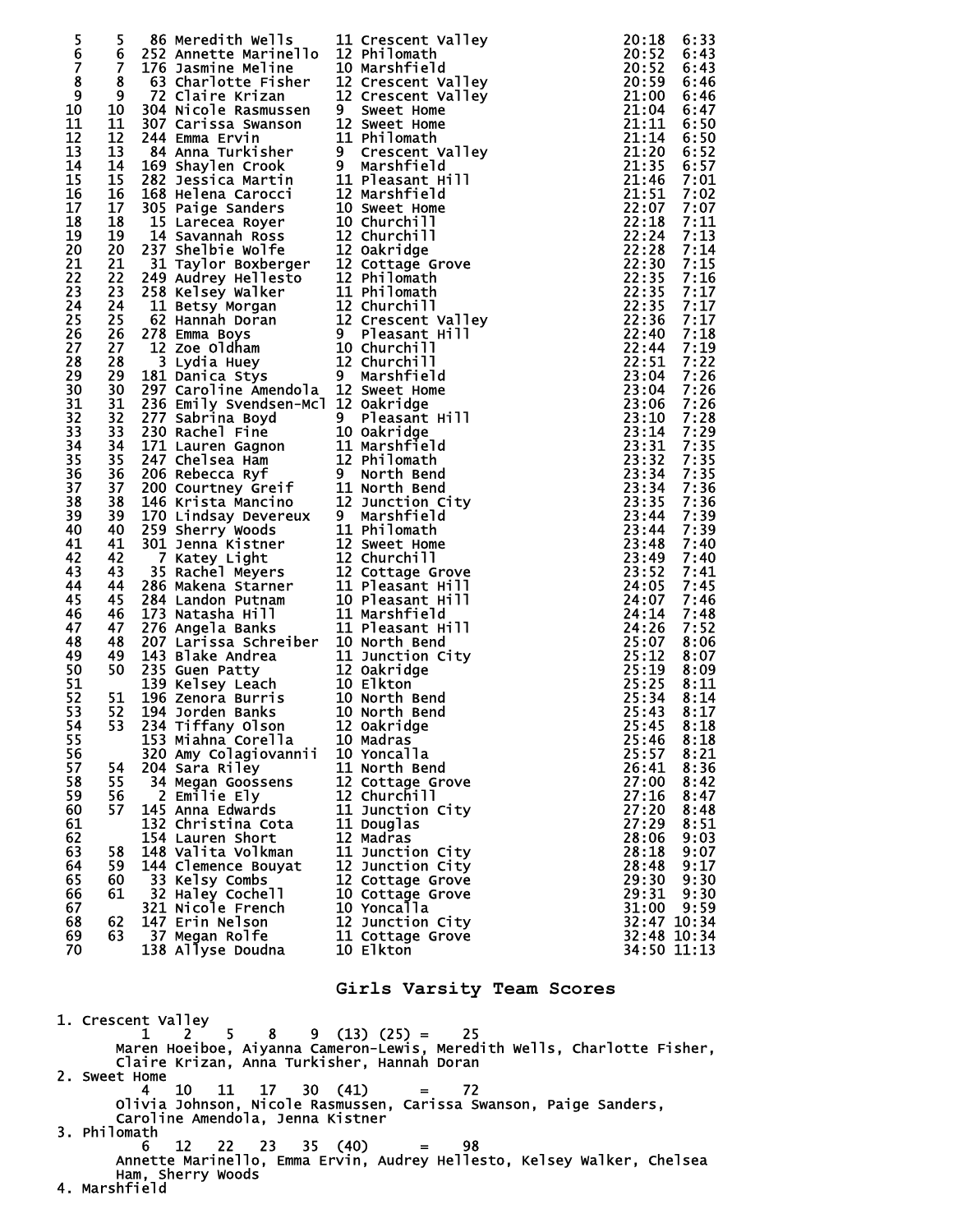7 14 16 29 34 (39) (46) = 100 Jasmine Meline, Shaylen Crook, Helena Carocci, Danica Stys, Lauren Gagnon, Lindsay Devereux, Natasha Hill 5. Churchill 18 19 24 27 28 (42) (56) = 116 Larecea Royer, Savannah Ross, Betsy Morgan, Zoe Oldham, Lydia Huey, Katey Light, Emilie Ely 6. Pleasant Hill 15 26 32 44 45 (47) = 162 15 26 32 44 45 (47) = 162<br>Jessica Martin, Emma Boys, Sabrina Boyd, Makena Starner, Landon Putnam,<br>Angela Banks Angela Banks 7. North Bend 3 36 37 48 51 (52) (54) = 175 Katie Romanko, Rebecca Ryf, Courtney Greif, Larissa Schreiber, Zenora Burris, Jorden Banks, Sara Riley 8. Oakridge 20 31 33 50 53 = 187 Shelbie Wolfe, Emily Svendsen-Mclean, Rachel Fine, Guen Patty, Tiffany Olson 9. Cottage Grove<br>21 43  $21$  43 55 60 61 (63) = 240 Taylor Boxberger, Rachel Meyers, Megan Goossens, Kelsy Combs, Haley Cochell, Megan Rolfe 10. Junction City 38 49 57 58 59 (62) = 261 Krista Mancino, Blake Andrea, Anna Edwards, Valita Volkman, Clemence Bouyat, Erin Nelson

**Boys Junior Varsity Results** 

| Place TmPl No. |                         | Name                                                                                                                                                                                                                                                   |                | Gr School          | Time           | Pace         |
|----------------|-------------------------|--------------------------------------------------------------------------------------------------------------------------------------------------------------------------------------------------------------------------------------------------------|----------------|--------------------|----------------|--------------|
| 1              | 1                       |                                                                                                                                                                                                                                                        |                |                    | 18:59          | 6:07         |
| 2345678        | $\overline{2}$          |                                                                                                                                                                                                                                                        |                |                    | 19:14          | 6:12         |
|                | $\overline{\mathbf{3}}$ |                                                                                                                                                                                                                                                        |                |                    | 19:15          | 6:12         |
|                | 4                       |                                                                                                                                                                                                                                                        |                |                    | 19:27          | 6:16         |
|                | 5                       |                                                                                                                                                                                                                                                        |                |                    | 19:38          | 6:19         |
|                | 6                       |                                                                                                                                                                                                                                                        |                |                    | 20:09          | 6:30         |
|                | $\overline{7}$          |                                                                                                                                                                                                                                                        |                |                    | 20:18          | 6:32         |
|                | 8                       |                                                                                                                                                                                                                                                        |                |                    | 20:18          | 6:32         |
| $\overline{9}$ |                         |                                                                                                                                                                                                                                                        |                |                    | 20:20          | 6:33         |
| 10             | 9                       |                                                                                                                                                                                                                                                        |                |                    | 20:25          | 6:35         |
| 11             | 10                      |                                                                                                                                                                                                                                                        |                |                    | 20:31          | 6:37         |
| 12             | 11                      |                                                                                                                                                                                                                                                        |                |                    | 20:32          | 6:37         |
| 13             | 12                      |                                                                                                                                                                                                                                                        |                |                    | 20:36          | 6:38         |
| 14<br>15       | 13                      | 214 Brandon Crutchfiel 10 North Bend                                                                                                                                                                                                                   |                |                    | 20:53          | 6:43         |
|                |                         |                                                                                                                                                                                                                                                        |                |                    | 20:57          | 6:45         |
| 16<br>17       | 14                      |                                                                                                                                                                                                                                                        |                |                    | 20:58          | 6:45         |
| 18             | 15<br>16                |                                                                                                                                                                                                                                                        |                |                    | 21:00<br>21:15 | 6:46<br>6:51 |
| 19             | 17                      |                                                                                                                                                                                                                                                        |                |                    | 21:26          | 6:54         |
| 20             |                         |                                                                                                                                                                                                                                                        |                |                    | 21:27          | 6:55         |
| 21             | 18                      |                                                                                                                                                                                                                                                        |                |                    | 21:32          | 6:56         |
| 22             | 19                      |                                                                                                                                                                                                                                                        |                |                    | 21:35          | 6:57         |
| 23             | 20                      |                                                                                                                                                                                                                                                        |                |                    | 21:37          | 6:58         |
| 24             | 21                      |                                                                                                                                                                                                                                                        |                |                    | 21:43          | 7:00         |
| 25             | 22                      | 214 Brandon Crutchfiel 10 North Bend<br>309 Anson Davis<br>11 Sweet Home<br>12 Marshfield<br>210 Steven Chan<br>56 Taylor Tilden<br>56 Taylor Tilden<br>56 Taylor Tilden<br>21 2 North Bend<br>223 Carter Peck<br>223 Carter Peck<br>12 North Bend<br> |                |                    | 21:45          | 7:00         |
| 26             | 23                      |                                                                                                                                                                                                                                                        |                |                    | 21:45          | 7:01         |
| 27             | 24                      |                                                                                                                                                                                                                                                        |                |                    | 21:54          | 7:03         |
| 28             | 25                      |                                                                                                                                                                                                                                                        |                |                    | 21:56          | 7:04         |
| 29             | 26                      |                                                                                                                                                                                                                                                        |                |                    | 22:00          | 7:05         |
| 30             | 27                      | 116 Alec Van De Graff 10 Crescent Valley                                                                                                                                                                                                               |                |                    | 22:04          | 7:07         |
| 31             | 28                      | 93 Jacques Esterhuize 10 Crescent Valley                                                                                                                                                                                                               |                |                    | 22:05          | 7:07         |
| 32             |                         | 106 Carl Lucker                                                                                                                                                                                                                                        |                | 12 Crescent Valley | 22:12          | 7:09         |
| 33             | 29                      | 265 Jared French                                                                                                                                                                                                                                       |                |                    | 22:14          | 7:10         |
| 34             | 30                      |                                                                                                                                                                                                                                                        |                |                    | 22:17          | 7:11         |
| 35             | 31                      | 93 Jacques Louis 12 Cresient villet 06 Carl Lucker<br>12 Cresient villet 06 Philomath<br>18 Jared McReynolds 12 Cottage Grove<br>57 Jeremy Williams 10 Cottage Grove<br>10 North Bend<br>10 North Bend<br>10 North Bend<br>10 North Bend               |                |                    | 22:20          | 7:12         |
| 36             |                         | 218 Brice Martin                                                                                                                                                                                                                                       |                |                    | 22:26          | 7:13         |
| 37             |                         | 314 Chace Hutchins                                                                                                                                                                                                                                     | 9 <sub>o</sub> | Sweet Home         | 22:27          | 7:14         |
| 38             | 32                      | 53 Conner Richardson 10 Cottage Grove                                                                                                                                                                                                                  |                |                    | 22:37          | 7:17         |
| 39             |                         | 219 Levi Midcap                                                                                                                                                                                                                                        |                | 12 North Bend      | 23:00          | 7:25         |
| 40             |                         | 219 Levi Midcap 12 North Ben<br>160 Bryson Miller 9 Madras<br>26 Brandon Sov 9 Churchill<br>24 Izayah Moriguchi 10 Churchill<br>157 Alan Leclaire 12 Madras                                                                                            |                |                    | 23:12          | 7:28         |
| 41             | 33                      |                                                                                                                                                                                                                                                        |                |                    | 23:13          | 7:29         |
| 42             | 34                      |                                                                                                                                                                                                                                                        |                |                    | 23:17          | 7:30         |
| 43             |                         | 157 Alan Leclaire                                                                                                                                                                                                                                      |                | 12 Madras          | 23:32          | 7:35         |
| 44             | 35                      | 45 Jacob Glenn-Hawkin 10 Cottage Grove                                                                                                                                                                                                                 |                |                    | 23:33          | 7:35         |
| 45             |                         | 130 Casey Willits                                                                                                                                                                                                                                      |                | 10 Crow            | 23:40          | 7:37         |
| 46             |                         | 296 Kegan Veltman                                                                                                                                                                                                                                      |                | 9 Pleasant Hill    | 23:55          | 7:42         |
| 47             |                         | 159 Lane McDonald                                                                                                                                                                                                                                      |                | 10 Madras          | 23:58          | 7:43         |
| 48             | 36                      | 192 Rodrigo Serrallong 12 Marshfield                                                                                                                                                                                                                   |                |                    | 23:59          | 7:44         |
| 49             |                         | 41 Caine Castleman                                                                                                                                                                                                                                     |                | 10 Cottage Grove   | 24:23          | 7:51         |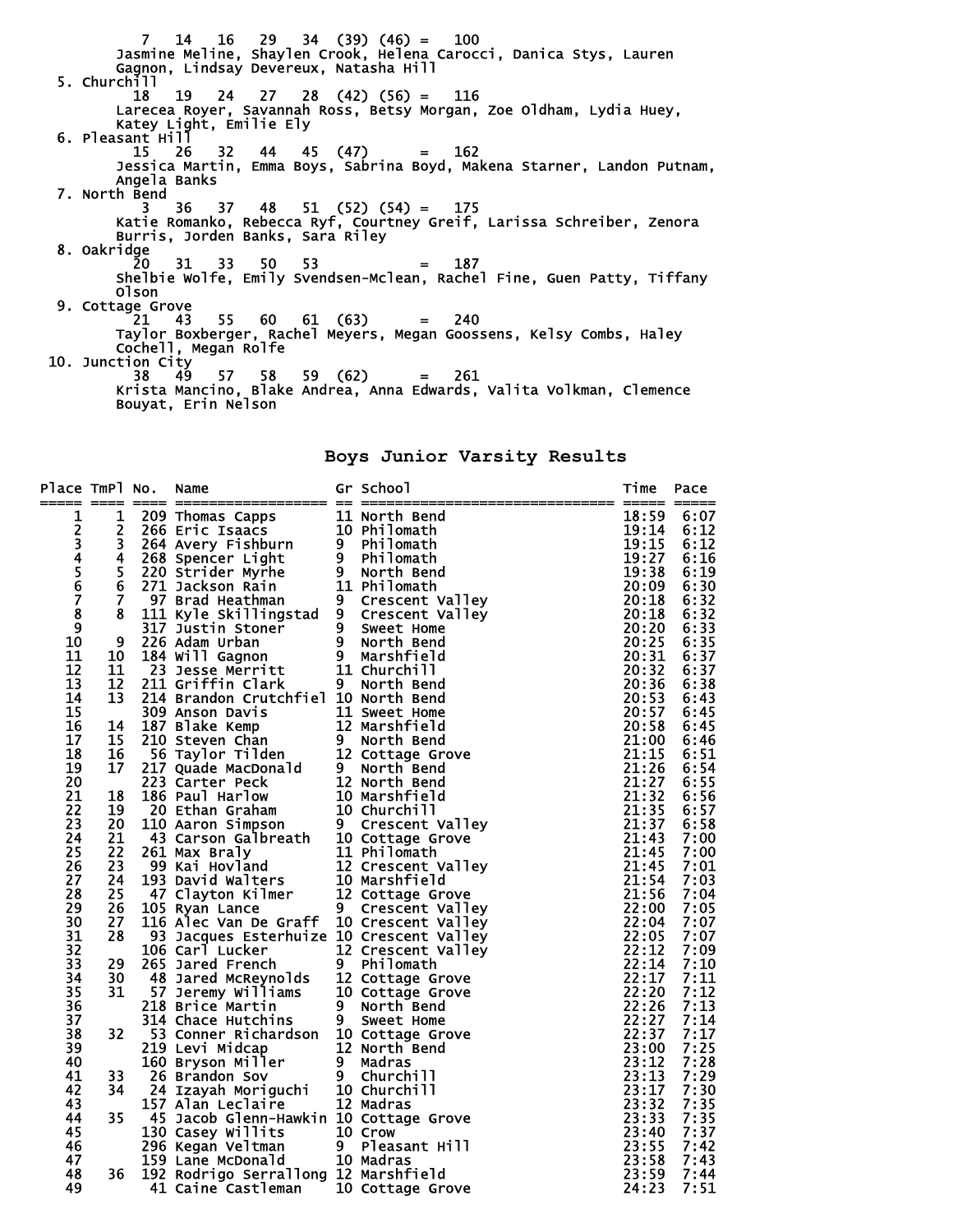| 50<br>51      | 123 Travin Eastlick<br>228 Jess Wilson        | Crow<br>9 North Bend                                                                            | 7:59<br>24:47<br>8:01<br>24:55 |
|---------------|-----------------------------------------------|-------------------------------------------------------------------------------------------------|--------------------------------|
| 52            | 37 274 Caleb Trammell 11 Philomath            |                                                                                                 | 24:58<br>8:03                  |
| 53            | 51 Mason Mueller                              | 9 Cottage Grove                                                                                 | 25:16<br>8:08                  |
| 54            | 161 Zachary Miller                            | 12 Madras                                                                                       | $25:21$ $8:10$                 |
| 55            | 38 18 Kyle Bleisch                            | 10 Churchill                                                                                    | 25:32 8:13                     |
| 56            | 129 Liam Reardon                              | <b>Crow</b>                                                                                     | 31:21 10:06                    |
| 57            | 342 Jackson Walters Pleasant Hill             |                                                                                                 | 39:52 12:50                    |
|               |                                               | Boys Junior Varsity Team Scores                                                                 |                                |
| 1. Philomath  |                                               |                                                                                                 |                                |
|               | 3                                             | $4 \t 6 \t 22 \t (29) \t (37) = 37$                                                             |                                |
|               |                                               | Eric Isaacs, Avery Fishburn, Spencer Light, Jackson Rain, Max Braly,                            |                                |
|               | Jared French. Caleb Trammell                  |                                                                                                 |                                |
| 2. North Bend |                                               |                                                                                                 |                                |
|               | $5^{\circ}$<br>$\mathbf{1}$                   | $9$ 12 13 (15) (17) =<br>- 40                                                                   |                                |
|               |                                               | Thomas Capps, Strider Myrhe, Adam Urban, Griffin Clark, Brandon                                 |                                |
|               | Crutchfield, Steven Chan, Quade MacDonald     |                                                                                                 |                                |
|               | 3. Crescent Valley                            |                                                                                                 |                                |
|               | 7<br>8.                                       | $20$ 23 26 (27) (28) = 84<br>Brad Heathman, Kyle Skillingstad, Aaron Simpson, Kai Hovland, Ryan |                                |
|               | Lance, Alec Van De Graff, Jacques Esterhuizen |                                                                                                 |                                |
| 4. Marshfield |                                               |                                                                                                 |                                |
|               | 10 I<br>14 18 24 36                           | 102<br>$=$ $-$                                                                                  |                                |
|               |                                               | Will Gagnon, Blake Kemp, Paul Harlow, David Walters, Rodrigo                                    |                                |
|               | Serrallonga                                   |                                                                                                 |                                |
|               | 5. Cottage Grove                              |                                                                                                 |                                |
|               | 25<br>30<br>21<br>16.                         | $31$ $(32)$ $(35) = 123$                                                                        |                                |
|               |                                               | Taylor Tilden, Carson Galbreath, Clayton Kilmer, Jared McReynolds,                              |                                |
|               |                                               | Jeremy Williams, Conner Richardson, Jacob Glenn-Hawkins                                         |                                |
| 6. Churchill  |                                               |                                                                                                 |                                |
|               | 38<br>11<br>19<br>33<br>34                    | 135                                                                                             |                                |
|               |                                               | Jesse Merritt, Ethan Graham, Brandon Sov, Izayah Moriguchi, Kyle                                |                                |
|               | Bleisch                                       |                                                                                                 |                                |

**Girls Junior Varsity Results** 

| Place TmPl No.                                                                                      |                         | Name                                                                                                                                                                                                                                                    |                | Gr School<br>No. Name of School<br>T7 Hannah McCarty 12 Crescent valley<br>17 Henne Klock 112 Crescent valley<br>17 Irene Klock 11 Crescent valley<br>17 Of Reine Pavlilik 12 Marshfield<br>20 Emily Klammer 9 Crescent valley<br>179 Allison Reis<br>12 | Time           | Pace |
|-----------------------------------------------------------------------------------------------------|-------------------------|---------------------------------------------------------------------------------------------------------------------------------------------------------------------------------------------------------------------------------------------------------|----------------|----------------------------------------------------------------------------------------------------------------------------------------------------------------------------------------------------------------------------------------------------------|----------------|------|
|                                                                                                     | 1                       |                                                                                                                                                                                                                                                         |                |                                                                                                                                                                                                                                                          | 23:21          | 7:31 |
| $\frac{1}{2}$<br>$\frac{2}{3}$<br>$\frac{4}{5}$<br>$\frac{6}{7}$<br>$\frac{8}{9}$<br>$\frac{9}{10}$ | 2                       |                                                                                                                                                                                                                                                         |                |                                                                                                                                                                                                                                                          | 23:25          | 7:33 |
|                                                                                                     | 3                       |                                                                                                                                                                                                                                                         |                |                                                                                                                                                                                                                                                          | 24:02          | 7:44 |
|                                                                                                     | $\overline{\mathbf{4}}$ |                                                                                                                                                                                                                                                         |                |                                                                                                                                                                                                                                                          | 24:04          | 7:45 |
|                                                                                                     | $\overline{\mathbf{5}}$ |                                                                                                                                                                                                                                                         |                |                                                                                                                                                                                                                                                          | 24:07          | 7:46 |
|                                                                                                     | $\overline{6}$          |                                                                                                                                                                                                                                                         |                |                                                                                                                                                                                                                                                          | 24:56          | 8:02 |
|                                                                                                     | $\overline{7}$          |                                                                                                                                                                                                                                                         |                |                                                                                                                                                                                                                                                          | 25:06          | 8:05 |
|                                                                                                     | 8                       |                                                                                                                                                                                                                                                         |                |                                                                                                                                                                                                                                                          | 25:11          | 8:07 |
|                                                                                                     | $\overline{9}$          |                                                                                                                                                                                                                                                         |                |                                                                                                                                                                                                                                                          | 25:12          | 8:07 |
|                                                                                                     | 10                      |                                                                                                                                                                                                                                                         |                |                                                                                                                                                                                                                                                          | 25:27          | 8:12 |
| 11                                                                                                  |                         |                                                                                                                                                                                                                                                         |                |                                                                                                                                                                                                                                                          | 25:29          | 8:12 |
| 12                                                                                                  | 11                      |                                                                                                                                                                                                                                                         |                |                                                                                                                                                                                                                                                          | 25:32          | 8:13 |
| 13                                                                                                  | 12                      |                                                                                                                                                                                                                                                         |                |                                                                                                                                                                                                                                                          | 25:32          | 8:14 |
| 14                                                                                                  |                         |                                                                                                                                                                                                                                                         |                |                                                                                                                                                                                                                                                          | 25:34          | 8:14 |
| 15                                                                                                  | 13                      |                                                                                                                                                                                                                                                         |                |                                                                                                                                                                                                                                                          | 25:44          | 8:17 |
| 16                                                                                                  |                         |                                                                                                                                                                                                                                                         |                |                                                                                                                                                                                                                                                          | 25:46          | 8:18 |
| 17                                                                                                  | 14                      |                                                                                                                                                                                                                                                         |                |                                                                                                                                                                                                                                                          | 25:52          | 8:20 |
| 18                                                                                                  | 15                      |                                                                                                                                                                                                                                                         |                |                                                                                                                                                                                                                                                          | 25:55          | 8:21 |
| 19                                                                                                  | 16                      |                                                                                                                                                                                                                                                         |                |                                                                                                                                                                                                                                                          | 25:59          | 8:22 |
| 20                                                                                                  |                         |                                                                                                                                                                                                                                                         |                |                                                                                                                                                                                                                                                          | 26:17          | 8:28 |
| 21                                                                                                  | 17                      |                                                                                                                                                                                                                                                         |                |                                                                                                                                                                                                                                                          | 26:22          | 8:30 |
| 22                                                                                                  | 18                      |                                                                                                                                                                                                                                                         |                |                                                                                                                                                                                                                                                          | 26:29          | 8:32 |
| 23                                                                                                  | 19                      |                                                                                                                                                                                                                                                         |                |                                                                                                                                                                                                                                                          | 26:33          | 8:33 |
| 24                                                                                                  | 20                      |                                                                                                                                                                                                                                                         |                |                                                                                                                                                                                                                                                          | 26:38          | 8:35 |
| 25                                                                                                  | 21                      |                                                                                                                                                                                                                                                         |                |                                                                                                                                                                                                                                                          | 26:44          | 8:37 |
| $\overline{26}$                                                                                     |                         |                                                                                                                                                                                                                                                         |                |                                                                                                                                                                                                                                                          | 26:49          | 8:38 |
| 27                                                                                                  |                         |                                                                                                                                                                                                                                                         |                |                                                                                                                                                                                                                                                          | 26:50          | 8:39 |
| 28                                                                                                  |                         | 83 Marisa Thierheimer 9 Crescent Valley                                                                                                                                                                                                                 |                |                                                                                                                                                                                                                                                          | 27:09          | 8:45 |
| 29                                                                                                  | 22                      | 256 Ellie Smith<br>8 Kaylee Luna<br>8 Kaylee Luna<br>248 Leigh Harman<br>201 Robin Harter<br>280 Emily Cooper<br>280 Emily Cooper<br>280 Emily Cooper<br>29 Liz Egbert<br>29 Liz Egbert<br>29 Liz Egbert<br>29 Liz Egbert<br>29 Liz Marter<br>201 Robin |                |                                                                                                                                                                                                                                                          | 27:36          | 8:54 |
| 30                                                                                                  | 23                      |                                                                                                                                                                                                                                                         |                |                                                                                                                                                                                                                                                          | 27:43          | 8:56 |
| 31                                                                                                  | 24                      |                                                                                                                                                                                                                                                         |                |                                                                                                                                                                                                                                                          | 27:47          | 8:57 |
| 32                                                                                                  | 25                      |                                                                                                                                                                                                                                                         |                |                                                                                                                                                                                                                                                          | 27:52          | 8:59 |
| 33                                                                                                  |                         |                                                                                                                                                                                                                                                         |                |                                                                                                                                                                                                                                                          | 27:53          | 8:59 |
| 34                                                                                                  |                         |                                                                                                                                                                                                                                                         |                |                                                                                                                                                                                                                                                          | 27:56          | 9:00 |
| 35                                                                                                  | 26                      | 9 Emily Martin<br>245 Natalie Esterberg 12 Philomath<br>78 Lauren Parker 12 Crescent Valley<br>231 Jenny Gamez 12 Oakridge<br>174 Dorothea Lantzsch 12 Marshfield                                                                                       |                |                                                                                                                                                                                                                                                          | 27:56          | 9:00 |
| 36                                                                                                  | 27                      |                                                                                                                                                                                                                                                         |                |                                                                                                                                                                                                                                                          | 28:12<br>28:22 | 9:05 |
| 37                                                                                                  |                         |                                                                                                                                                                                                                                                         |                |                                                                                                                                                                                                                                                          |                | 9:08 |
| 38                                                                                                  |                         |                                                                                                                                                                                                                                                         |                |                                                                                                                                                                                                                                                          | 28:49          | 9:17 |
| 39                                                                                                  | 28                      |                                                                                                                                                                                                                                                         |                |                                                                                                                                                                                                                                                          | 29:14          | 9:25 |
| 40                                                                                                  | 29                      | 177 Jodi Mork                                                                                                                                                                                                                                           | 9 <sup>1</sup> | Marshfield                                                                                                                                                                                                                                               | 29:14          | 9:25 |